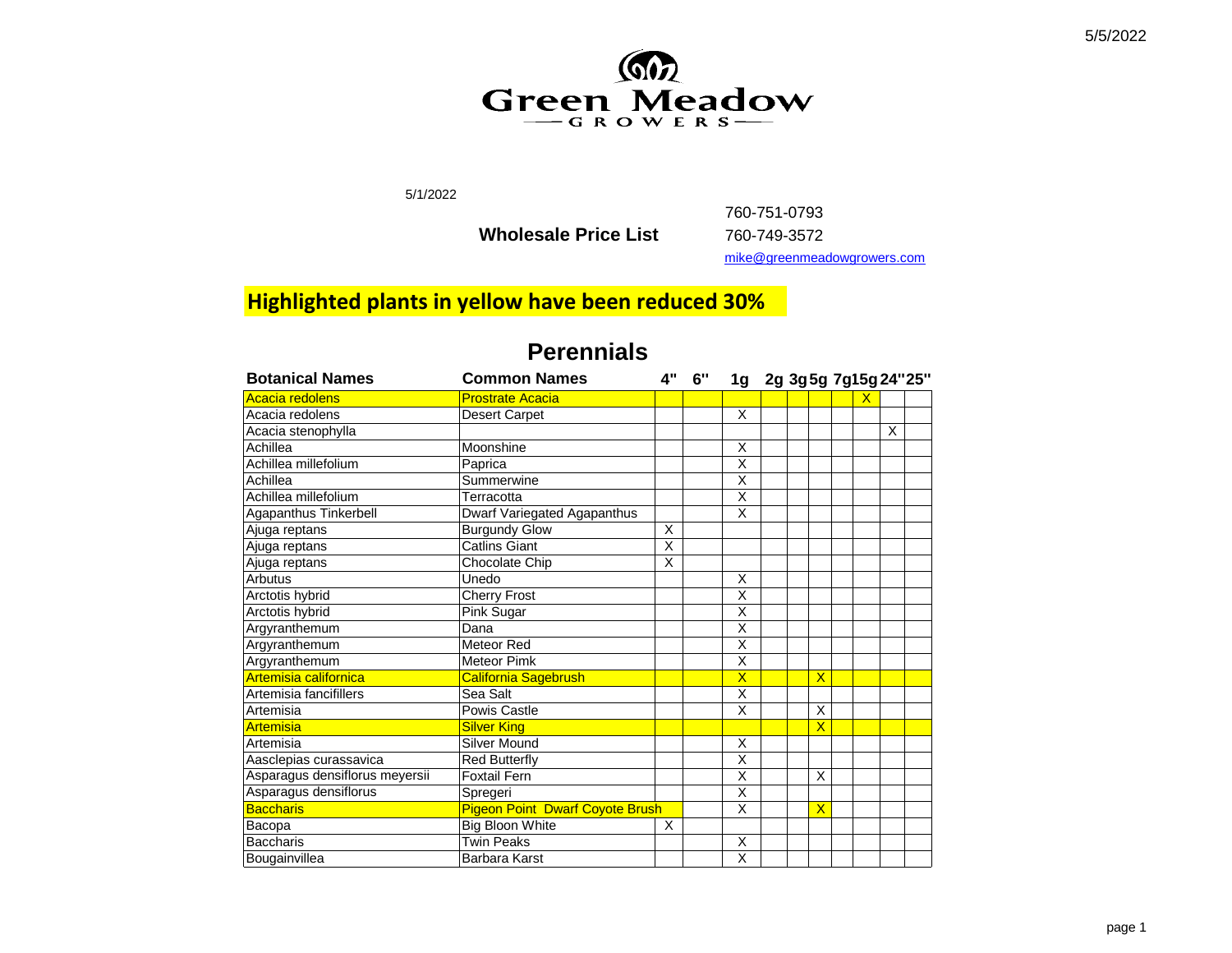| $\overline{\mathsf{x}}$<br>Bougainvillea<br>Orange King<br>$\overline{\mathsf{x}}$<br>Bougainvillea<br>Oh My My<br>Bougainvillea<br>$\overline{\mathsf{x}}$<br><b>Purple Majesty</b><br>$\overline{\mathsf{x}}$<br>Bougainvillea<br>Rapsberry Ice<br>X<br>Bougainvillea<br>San Diego Red<br>Bougainvillea<br>San Diego Red STK<br>X<br><b>Buddleia lavender</b><br><b>Lavender Butterfly Bush</b><br>$\mathsf{X}$<br><b>Buddleia</b><br><b>Nanho Puple</b><br>$\overline{\mathsf{x}}$<br><b>Buxus Chicago</b><br>Hardy Green<br>Buxus microphylla<br><b>Green Beauty</b><br>X<br>$\overline{\mathsf{x}}$<br>Buxu microphylla japonica<br>Japanese Boxwood<br>Calylophus serrulatus<br>$\overline{\mathsf{x}}$<br>Primrose<br>$\overline{\mathsf{x}}$<br><b>Callistemon</b><br>$\overline{\mathsf{X}}$<br>$\overline{\mathsf{X}}$<br><b>Little John</b><br>$\overline{\mathsf{x}}$<br><b>Callistemon viminalis</b><br><b>Scarlet Flame</b><br>Waterfall<br>Campanula blue<br>Χ<br>$\overline{\mathsf{x}}$<br><b>Green Carpet</b><br>X<br>Carissa macrocarpa<br>$\overline{\mathsf{x}}$<br>Tuttle<br>Carissa macrocarpa<br>$\overline{X}$<br>Yankee Point<br>Ceanothus<br>$\overline{\mathsf{x}}$<br>Ceratostigma plumbaginoides<br>Leadwort<br>$\overline{\mathsf{x}}$<br><b>Cistus</b><br>Purpureus<br>X<br>$\overline{\mathsf{x}}$<br>Cistus<br>Sunset<br>$\overline{\mathsf{x}}$<br>Chlorophytum comosum variegatum Reverse Variegated<br>Χ<br>Spider Plant<br>$\overline{\mathsf{x}}$<br>Chlorophytum comosum variegated<br>X<br><b>Coleus stained Glassworks</b><br>Eruption<br><b>Coleus stained Glassworks</b><br>Copper<br><b>Evening Glow</b><br>$\overline{\mathsf{x}}$<br>Coprasma<br>$\overline{\mathsf{x}}$<br>Coprosma<br>Kirki Variegata<br>$\overline{\mathsf{x}}$<br>Coreopsis solanna<br><b>Bright Touch</b><br>$\overline{\mathsf{x}}$<br>Coreopsis solanna<br>Golden Sphere<br>Cordyline australis<br><b>Red Sensation</b><br>X<br>Cordyline australis<br>Red Star<br>X<br>Cotoneaster<br>$\overline{\mathsf{x}}$<br>Lowfast<br>$\overline{\mathsf{x}}$<br>Cuphea hyssopifolia<br>Mexican Heather<br>$\overline{\mathsf{x}}$<br>Coreopsis grandiflora<br><b>Early Sunrise</b><br>Cuphea<br>$\overline{X}$<br>Lavender Lace<br>$\overline{\mathsf{x}}$<br>Cuphea llavea<br><b>Bat Face</b><br>$\overline{\mathsf{X}}$<br>Cuphea mexican<br><b>Heather White</b><br>Dietes bicolor<br>Fortnight Lily<br>X<br><b>Scarlet Trumpet Vine STK</b><br>Distictis buccinitoria<br>X<br><b>Silver Carpet</b><br>Dymondia margaretae<br>X<br>$\overline{\mathsf{X}}$<br>$\overline{\mathsf{X}}$<br><b>Pride of Madeira</b><br>Χ<br><b>Echium Fastuosum</b><br>$\overline{\mathsf{x}}$<br>Elaeocarpus decipiens<br>Japanese Blueberry Tree |
|--------------------------------------------------------------------------------------------------------------------------------------------------------------------------------------------------------------------------------------------------------------------------------------------------------------------------------------------------------------------------------------------------------------------------------------------------------------------------------------------------------------------------------------------------------------------------------------------------------------------------------------------------------------------------------------------------------------------------------------------------------------------------------------------------------------------------------------------------------------------------------------------------------------------------------------------------------------------------------------------------------------------------------------------------------------------------------------------------------------------------------------------------------------------------------------------------------------------------------------------------------------------------------------------------------------------------------------------------------------------------------------------------------------------------------------------------------------------------------------------------------------------------------------------------------------------------------------------------------------------------------------------------------------------------------------------------------------------------------------------------------------------------------------------------------------------------------------------------------------------------------------------------------------------------------------------------------------------------------------------------------------------------------------------------------------------------------------------------------------------------------------------------------------------------------------------------------------------------------------------------------------------------------------------------------------------------------------------------------------------------------------------------------------------------------------------------------------------------------------------------------------------------------------------------------------------------------------------------------------------------------------------------------------------------------------------------------------------------------------------------|
|                                                                                                                                                                                                                                                                                                                                                                                                                                                                                                                                                                                                                                                                                                                                                                                                                                                                                                                                                                                                                                                                                                                                                                                                                                                                                                                                                                                                                                                                                                                                                                                                                                                                                                                                                                                                                                                                                                                                                                                                                                                                                                                                                                                                                                                                                                                                                                                                                                                                                                                                                                                                                                                                                                                                                  |
|                                                                                                                                                                                                                                                                                                                                                                                                                                                                                                                                                                                                                                                                                                                                                                                                                                                                                                                                                                                                                                                                                                                                                                                                                                                                                                                                                                                                                                                                                                                                                                                                                                                                                                                                                                                                                                                                                                                                                                                                                                                                                                                                                                                                                                                                                                                                                                                                                                                                                                                                                                                                                                                                                                                                                  |
|                                                                                                                                                                                                                                                                                                                                                                                                                                                                                                                                                                                                                                                                                                                                                                                                                                                                                                                                                                                                                                                                                                                                                                                                                                                                                                                                                                                                                                                                                                                                                                                                                                                                                                                                                                                                                                                                                                                                                                                                                                                                                                                                                                                                                                                                                                                                                                                                                                                                                                                                                                                                                                                                                                                                                  |
|                                                                                                                                                                                                                                                                                                                                                                                                                                                                                                                                                                                                                                                                                                                                                                                                                                                                                                                                                                                                                                                                                                                                                                                                                                                                                                                                                                                                                                                                                                                                                                                                                                                                                                                                                                                                                                                                                                                                                                                                                                                                                                                                                                                                                                                                                                                                                                                                                                                                                                                                                                                                                                                                                                                                                  |
|                                                                                                                                                                                                                                                                                                                                                                                                                                                                                                                                                                                                                                                                                                                                                                                                                                                                                                                                                                                                                                                                                                                                                                                                                                                                                                                                                                                                                                                                                                                                                                                                                                                                                                                                                                                                                                                                                                                                                                                                                                                                                                                                                                                                                                                                                                                                                                                                                                                                                                                                                                                                                                                                                                                                                  |
|                                                                                                                                                                                                                                                                                                                                                                                                                                                                                                                                                                                                                                                                                                                                                                                                                                                                                                                                                                                                                                                                                                                                                                                                                                                                                                                                                                                                                                                                                                                                                                                                                                                                                                                                                                                                                                                                                                                                                                                                                                                                                                                                                                                                                                                                                                                                                                                                                                                                                                                                                                                                                                                                                                                                                  |
|                                                                                                                                                                                                                                                                                                                                                                                                                                                                                                                                                                                                                                                                                                                                                                                                                                                                                                                                                                                                                                                                                                                                                                                                                                                                                                                                                                                                                                                                                                                                                                                                                                                                                                                                                                                                                                                                                                                                                                                                                                                                                                                                                                                                                                                                                                                                                                                                                                                                                                                                                                                                                                                                                                                                                  |
|                                                                                                                                                                                                                                                                                                                                                                                                                                                                                                                                                                                                                                                                                                                                                                                                                                                                                                                                                                                                                                                                                                                                                                                                                                                                                                                                                                                                                                                                                                                                                                                                                                                                                                                                                                                                                                                                                                                                                                                                                                                                                                                                                                                                                                                                                                                                                                                                                                                                                                                                                                                                                                                                                                                                                  |
|                                                                                                                                                                                                                                                                                                                                                                                                                                                                                                                                                                                                                                                                                                                                                                                                                                                                                                                                                                                                                                                                                                                                                                                                                                                                                                                                                                                                                                                                                                                                                                                                                                                                                                                                                                                                                                                                                                                                                                                                                                                                                                                                                                                                                                                                                                                                                                                                                                                                                                                                                                                                                                                                                                                                                  |
|                                                                                                                                                                                                                                                                                                                                                                                                                                                                                                                                                                                                                                                                                                                                                                                                                                                                                                                                                                                                                                                                                                                                                                                                                                                                                                                                                                                                                                                                                                                                                                                                                                                                                                                                                                                                                                                                                                                                                                                                                                                                                                                                                                                                                                                                                                                                                                                                                                                                                                                                                                                                                                                                                                                                                  |
|                                                                                                                                                                                                                                                                                                                                                                                                                                                                                                                                                                                                                                                                                                                                                                                                                                                                                                                                                                                                                                                                                                                                                                                                                                                                                                                                                                                                                                                                                                                                                                                                                                                                                                                                                                                                                                                                                                                                                                                                                                                                                                                                                                                                                                                                                                                                                                                                                                                                                                                                                                                                                                                                                                                                                  |
|                                                                                                                                                                                                                                                                                                                                                                                                                                                                                                                                                                                                                                                                                                                                                                                                                                                                                                                                                                                                                                                                                                                                                                                                                                                                                                                                                                                                                                                                                                                                                                                                                                                                                                                                                                                                                                                                                                                                                                                                                                                                                                                                                                                                                                                                                                                                                                                                                                                                                                                                                                                                                                                                                                                                                  |
|                                                                                                                                                                                                                                                                                                                                                                                                                                                                                                                                                                                                                                                                                                                                                                                                                                                                                                                                                                                                                                                                                                                                                                                                                                                                                                                                                                                                                                                                                                                                                                                                                                                                                                                                                                                                                                                                                                                                                                                                                                                                                                                                                                                                                                                                                                                                                                                                                                                                                                                                                                                                                                                                                                                                                  |
|                                                                                                                                                                                                                                                                                                                                                                                                                                                                                                                                                                                                                                                                                                                                                                                                                                                                                                                                                                                                                                                                                                                                                                                                                                                                                                                                                                                                                                                                                                                                                                                                                                                                                                                                                                                                                                                                                                                                                                                                                                                                                                                                                                                                                                                                                                                                                                                                                                                                                                                                                                                                                                                                                                                                                  |
|                                                                                                                                                                                                                                                                                                                                                                                                                                                                                                                                                                                                                                                                                                                                                                                                                                                                                                                                                                                                                                                                                                                                                                                                                                                                                                                                                                                                                                                                                                                                                                                                                                                                                                                                                                                                                                                                                                                                                                                                                                                                                                                                                                                                                                                                                                                                                                                                                                                                                                                                                                                                                                                                                                                                                  |
|                                                                                                                                                                                                                                                                                                                                                                                                                                                                                                                                                                                                                                                                                                                                                                                                                                                                                                                                                                                                                                                                                                                                                                                                                                                                                                                                                                                                                                                                                                                                                                                                                                                                                                                                                                                                                                                                                                                                                                                                                                                                                                                                                                                                                                                                                                                                                                                                                                                                                                                                                                                                                                                                                                                                                  |
|                                                                                                                                                                                                                                                                                                                                                                                                                                                                                                                                                                                                                                                                                                                                                                                                                                                                                                                                                                                                                                                                                                                                                                                                                                                                                                                                                                                                                                                                                                                                                                                                                                                                                                                                                                                                                                                                                                                                                                                                                                                                                                                                                                                                                                                                                                                                                                                                                                                                                                                                                                                                                                                                                                                                                  |
|                                                                                                                                                                                                                                                                                                                                                                                                                                                                                                                                                                                                                                                                                                                                                                                                                                                                                                                                                                                                                                                                                                                                                                                                                                                                                                                                                                                                                                                                                                                                                                                                                                                                                                                                                                                                                                                                                                                                                                                                                                                                                                                                                                                                                                                                                                                                                                                                                                                                                                                                                                                                                                                                                                                                                  |
|                                                                                                                                                                                                                                                                                                                                                                                                                                                                                                                                                                                                                                                                                                                                                                                                                                                                                                                                                                                                                                                                                                                                                                                                                                                                                                                                                                                                                                                                                                                                                                                                                                                                                                                                                                                                                                                                                                                                                                                                                                                                                                                                                                                                                                                                                                                                                                                                                                                                                                                                                                                                                                                                                                                                                  |
|                                                                                                                                                                                                                                                                                                                                                                                                                                                                                                                                                                                                                                                                                                                                                                                                                                                                                                                                                                                                                                                                                                                                                                                                                                                                                                                                                                                                                                                                                                                                                                                                                                                                                                                                                                                                                                                                                                                                                                                                                                                                                                                                                                                                                                                                                                                                                                                                                                                                                                                                                                                                                                                                                                                                                  |
|                                                                                                                                                                                                                                                                                                                                                                                                                                                                                                                                                                                                                                                                                                                                                                                                                                                                                                                                                                                                                                                                                                                                                                                                                                                                                                                                                                                                                                                                                                                                                                                                                                                                                                                                                                                                                                                                                                                                                                                                                                                                                                                                                                                                                                                                                                                                                                                                                                                                                                                                                                                                                                                                                                                                                  |
|                                                                                                                                                                                                                                                                                                                                                                                                                                                                                                                                                                                                                                                                                                                                                                                                                                                                                                                                                                                                                                                                                                                                                                                                                                                                                                                                                                                                                                                                                                                                                                                                                                                                                                                                                                                                                                                                                                                                                                                                                                                                                                                                                                                                                                                                                                                                                                                                                                                                                                                                                                                                                                                                                                                                                  |
|                                                                                                                                                                                                                                                                                                                                                                                                                                                                                                                                                                                                                                                                                                                                                                                                                                                                                                                                                                                                                                                                                                                                                                                                                                                                                                                                                                                                                                                                                                                                                                                                                                                                                                                                                                                                                                                                                                                                                                                                                                                                                                                                                                                                                                                                                                                                                                                                                                                                                                                                                                                                                                                                                                                                                  |
|                                                                                                                                                                                                                                                                                                                                                                                                                                                                                                                                                                                                                                                                                                                                                                                                                                                                                                                                                                                                                                                                                                                                                                                                                                                                                                                                                                                                                                                                                                                                                                                                                                                                                                                                                                                                                                                                                                                                                                                                                                                                                                                                                                                                                                                                                                                                                                                                                                                                                                                                                                                                                                                                                                                                                  |
|                                                                                                                                                                                                                                                                                                                                                                                                                                                                                                                                                                                                                                                                                                                                                                                                                                                                                                                                                                                                                                                                                                                                                                                                                                                                                                                                                                                                                                                                                                                                                                                                                                                                                                                                                                                                                                                                                                                                                                                                                                                                                                                                                                                                                                                                                                                                                                                                                                                                                                                                                                                                                                                                                                                                                  |
|                                                                                                                                                                                                                                                                                                                                                                                                                                                                                                                                                                                                                                                                                                                                                                                                                                                                                                                                                                                                                                                                                                                                                                                                                                                                                                                                                                                                                                                                                                                                                                                                                                                                                                                                                                                                                                                                                                                                                                                                                                                                                                                                                                                                                                                                                                                                                                                                                                                                                                                                                                                                                                                                                                                                                  |
|                                                                                                                                                                                                                                                                                                                                                                                                                                                                                                                                                                                                                                                                                                                                                                                                                                                                                                                                                                                                                                                                                                                                                                                                                                                                                                                                                                                                                                                                                                                                                                                                                                                                                                                                                                                                                                                                                                                                                                                                                                                                                                                                                                                                                                                                                                                                                                                                                                                                                                                                                                                                                                                                                                                                                  |
|                                                                                                                                                                                                                                                                                                                                                                                                                                                                                                                                                                                                                                                                                                                                                                                                                                                                                                                                                                                                                                                                                                                                                                                                                                                                                                                                                                                                                                                                                                                                                                                                                                                                                                                                                                                                                                                                                                                                                                                                                                                                                                                                                                                                                                                                                                                                                                                                                                                                                                                                                                                                                                                                                                                                                  |
|                                                                                                                                                                                                                                                                                                                                                                                                                                                                                                                                                                                                                                                                                                                                                                                                                                                                                                                                                                                                                                                                                                                                                                                                                                                                                                                                                                                                                                                                                                                                                                                                                                                                                                                                                                                                                                                                                                                                                                                                                                                                                                                                                                                                                                                                                                                                                                                                                                                                                                                                                                                                                                                                                                                                                  |
|                                                                                                                                                                                                                                                                                                                                                                                                                                                                                                                                                                                                                                                                                                                                                                                                                                                                                                                                                                                                                                                                                                                                                                                                                                                                                                                                                                                                                                                                                                                                                                                                                                                                                                                                                                                                                                                                                                                                                                                                                                                                                                                                                                                                                                                                                                                                                                                                                                                                                                                                                                                                                                                                                                                                                  |
|                                                                                                                                                                                                                                                                                                                                                                                                                                                                                                                                                                                                                                                                                                                                                                                                                                                                                                                                                                                                                                                                                                                                                                                                                                                                                                                                                                                                                                                                                                                                                                                                                                                                                                                                                                                                                                                                                                                                                                                                                                                                                                                                                                                                                                                                                                                                                                                                                                                                                                                                                                                                                                                                                                                                                  |
|                                                                                                                                                                                                                                                                                                                                                                                                                                                                                                                                                                                                                                                                                                                                                                                                                                                                                                                                                                                                                                                                                                                                                                                                                                                                                                                                                                                                                                                                                                                                                                                                                                                                                                                                                                                                                                                                                                                                                                                                                                                                                                                                                                                                                                                                                                                                                                                                                                                                                                                                                                                                                                                                                                                                                  |
|                                                                                                                                                                                                                                                                                                                                                                                                                                                                                                                                                                                                                                                                                                                                                                                                                                                                                                                                                                                                                                                                                                                                                                                                                                                                                                                                                                                                                                                                                                                                                                                                                                                                                                                                                                                                                                                                                                                                                                                                                                                                                                                                                                                                                                                                                                                                                                                                                                                                                                                                                                                                                                                                                                                                                  |
|                                                                                                                                                                                                                                                                                                                                                                                                                                                                                                                                                                                                                                                                                                                                                                                                                                                                                                                                                                                                                                                                                                                                                                                                                                                                                                                                                                                                                                                                                                                                                                                                                                                                                                                                                                                                                                                                                                                                                                                                                                                                                                                                                                                                                                                                                                                                                                                                                                                                                                                                                                                                                                                                                                                                                  |
|                                                                                                                                                                                                                                                                                                                                                                                                                                                                                                                                                                                                                                                                                                                                                                                                                                                                                                                                                                                                                                                                                                                                                                                                                                                                                                                                                                                                                                                                                                                                                                                                                                                                                                                                                                                                                                                                                                                                                                                                                                                                                                                                                                                                                                                                                                                                                                                                                                                                                                                                                                                                                                                                                                                                                  |
|                                                                                                                                                                                                                                                                                                                                                                                                                                                                                                                                                                                                                                                                                                                                                                                                                                                                                                                                                                                                                                                                                                                                                                                                                                                                                                                                                                                                                                                                                                                                                                                                                                                                                                                                                                                                                                                                                                                                                                                                                                                                                                                                                                                                                                                                                                                                                                                                                                                                                                                                                                                                                                                                                                                                                  |
|                                                                                                                                                                                                                                                                                                                                                                                                                                                                                                                                                                                                                                                                                                                                                                                                                                                                                                                                                                                                                                                                                                                                                                                                                                                                                                                                                                                                                                                                                                                                                                                                                                                                                                                                                                                                                                                                                                                                                                                                                                                                                                                                                                                                                                                                                                                                                                                                                                                                                                                                                                                                                                                                                                                                                  |
|                                                                                                                                                                                                                                                                                                                                                                                                                                                                                                                                                                                                                                                                                                                                                                                                                                                                                                                                                                                                                                                                                                                                                                                                                                                                                                                                                                                                                                                                                                                                                                                                                                                                                                                                                                                                                                                                                                                                                                                                                                                                                                                                                                                                                                                                                                                                                                                                                                                                                                                                                                                                                                                                                                                                                  |
|                                                                                                                                                                                                                                                                                                                                                                                                                                                                                                                                                                                                                                                                                                                                                                                                                                                                                                                                                                                                                                                                                                                                                                                                                                                                                                                                                                                                                                                                                                                                                                                                                                                                                                                                                                                                                                                                                                                                                                                                                                                                                                                                                                                                                                                                                                                                                                                                                                                                                                                                                                                                                                                                                                                                                  |
|                                                                                                                                                                                                                                                                                                                                                                                                                                                                                                                                                                                                                                                                                                                                                                                                                                                                                                                                                                                                                                                                                                                                                                                                                                                                                                                                                                                                                                                                                                                                                                                                                                                                                                                                                                                                                                                                                                                                                                                                                                                                                                                                                                                                                                                                                                                                                                                                                                                                                                                                                                                                                                                                                                                                                  |
|                                                                                                                                                                                                                                                                                                                                                                                                                                                                                                                                                                                                                                                                                                                                                                                                                                                                                                                                                                                                                                                                                                                                                                                                                                                                                                                                                                                                                                                                                                                                                                                                                                                                                                                                                                                                                                                                                                                                                                                                                                                                                                                                                                                                                                                                                                                                                                                                                                                                                                                                                                                                                                                                                                                                                  |
|                                                                                                                                                                                                                                                                                                                                                                                                                                                                                                                                                                                                                                                                                                                                                                                                                                                                                                                                                                                                                                                                                                                                                                                                                                                                                                                                                                                                                                                                                                                                                                                                                                                                                                                                                                                                                                                                                                                                                                                                                                                                                                                                                                                                                                                                                                                                                                                                                                                                                                                                                                                                                                                                                                                                                  |
| $\overline{X}$<br>Erigeron karvinskianus<br>Santa Barbara Daisy                                                                                                                                                                                                                                                                                                                                                                                                                                                                                                                                                                                                                                                                                                                                                                                                                                                                                                                                                                                                                                                                                                                                                                                                                                                                                                                                                                                                                                                                                                                                                                                                                                                                                                                                                                                                                                                                                                                                                                                                                                                                                                                                                                                                                                                                                                                                                                                                                                                                                                                                                                                                                                                                                  |
| $\overline{\mathsf{X}}$<br>Euonymus japanicus<br>Eureomarginata                                                                                                                                                                                                                                                                                                                                                                                                                                                                                                                                                                                                                                                                                                                                                                                                                                                                                                                                                                                                                                                                                                                                                                                                                                                                                                                                                                                                                                                                                                                                                                                                                                                                                                                                                                                                                                                                                                                                                                                                                                                                                                                                                                                                                                                                                                                                                                                                                                                                                                                                                                                                                                                                                  |
| $\overline{X}$<br>Felicia<br>San Gabriel                                                                                                                                                                                                                                                                                                                                                                                                                                                                                                                                                                                                                                                                                                                                                                                                                                                                                                                                                                                                                                                                                                                                                                                                                                                                                                                                                                                                                                                                                                                                                                                                                                                                                                                                                                                                                                                                                                                                                                                                                                                                                                                                                                                                                                                                                                                                                                                                                                                                                                                                                                                                                                                                                                         |
| Pumila STK<br>X<br>Ficus                                                                                                                                                                                                                                                                                                                                                                                                                                                                                                                                                                                                                                                                                                                                                                                                                                                                                                                                                                                                                                                                                                                                                                                                                                                                                                                                                                                                                                                                                                                                                                                                                                                                                                                                                                                                                                                                                                                                                                                                                                                                                                                                                                                                                                                                                                                                                                                                                                                                                                                                                                                                                                                                                                                         |
| $\overline{X}$<br>X<br>Galvezia speciosa<br><b>Island Snapdragon</b>                                                                                                                                                                                                                                                                                                                                                                                                                                                                                                                                                                                                                                                                                                                                                                                                                                                                                                                                                                                                                                                                                                                                                                                                                                                                                                                                                                                                                                                                                                                                                                                                                                                                                                                                                                                                                                                                                                                                                                                                                                                                                                                                                                                                                                                                                                                                                                                                                                                                                                                                                                                                                                                                             |
| $\overline{X}$<br>Veitchii<br>Gardenia jasminoides                                                                                                                                                                                                                                                                                                                                                                                                                                                                                                                                                                                                                                                                                                                                                                                                                                                                                                                                                                                                                                                                                                                                                                                                                                                                                                                                                                                                                                                                                                                                                                                                                                                                                                                                                                                                                                                                                                                                                                                                                                                                                                                                                                                                                                                                                                                                                                                                                                                                                                                                                                                                                                                                                               |
| Rosy Jane<br>X<br>Gaura hybrid                                                                                                                                                                                                                                                                                                                                                                                                                                                                                                                                                                                                                                                                                                                                                                                                                                                                                                                                                                                                                                                                                                                                                                                                                                                                                                                                                                                                                                                                                                                                                                                                                                                                                                                                                                                                                                                                                                                                                                                                                                                                                                                                                                                                                                                                                                                                                                                                                                                                                                                                                                                                                                                                                                                   |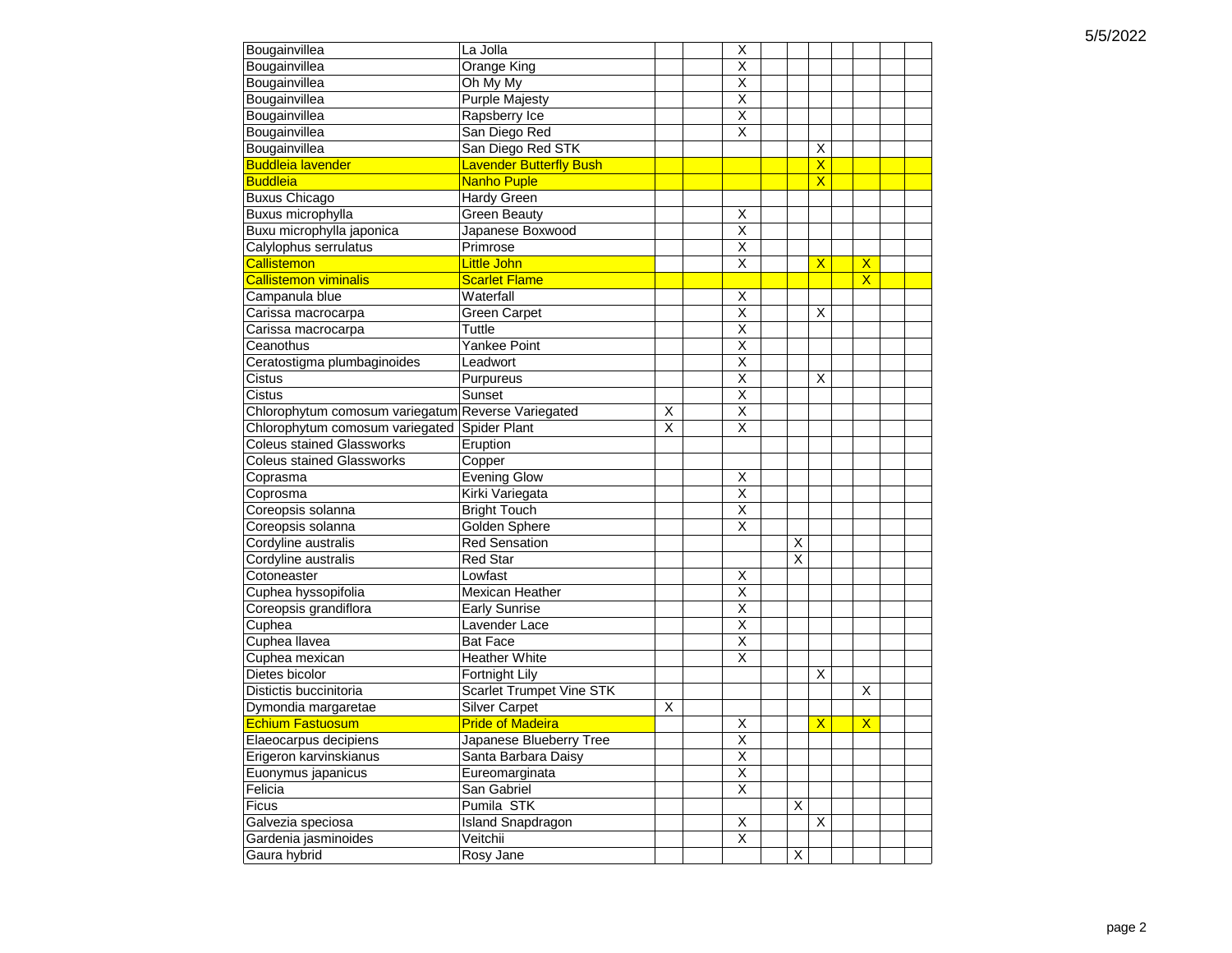| Gaura lindheimeri           | Gaudi Red               |   | х                       |                         |   |  |  |
|-----------------------------|-------------------------|---|-------------------------|-------------------------|---|--|--|
| Gaura lindheimeri           | Siskiyou Pink           |   | $\overline{\mathsf{X}}$ | X                       |   |  |  |
| <b>Geranium Angel Eyes</b>  | <b>Light Pink</b>       |   |                         | X                       |   |  |  |
| Geranium                    | <b>Biokovo Pink</b>     |   | Χ                       |                         |   |  |  |
| Geranium                    | Cambridge Blue          |   | $\overline{\mathsf{x}}$ |                         |   |  |  |
| Gravillea lanigera          | Mount Tamboritha        |   |                         | X                       |   |  |  |
| Hedera helix                | Golden Child            | Χ |                         |                         |   |  |  |
| Hedera                      | <b>Tropical Blizzar</b> | X |                         |                         |   |  |  |
| Helichrysum petiolare       | Lemon Licorice          |   | X                       |                         |   |  |  |
| Helichrysum petiolare       | Licorice Variegated     |   | $\overline{\mathsf{x}}$ |                         |   |  |  |
| Helichrysum petiolare       | Petite Licorice         |   | $\overline{\mathsf{x}}$ |                         |   |  |  |
| Helichrysum petiolare       | <b>White Licorice</b>   |   | $\overline{\mathsf{x}}$ |                         |   |  |  |
| <b>Hemerocallis</b>         | <b>Ruby Spider</b>      |   |                         | X                       |   |  |  |
| <b>Heteromeles</b>          | Arbutifolia             |   | $\overline{\mathsf{x}}$ |                         |   |  |  |
| Heuchera                    | Amber Waves             | X |                         |                         |   |  |  |
| Heuchera coral bells        | <b>Melting Fire</b>     | X |                         |                         |   |  |  |
| Heuchera macrorhiza         | Autumn Bride            |   | X                       |                         |   |  |  |
| Hemerocallis                | Ruby Spider             |   |                         | X                       |   |  |  |
| Hibiscus hybrid             | Luau Yellow             |   |                         |                         | X |  |  |
| Ipomea                      | <b>Blackie</b>          |   | х                       |                         |   |  |  |
| Ipomea                      | <b>Blackie Heart</b>    |   | $\overline{\mathsf{x}}$ |                         |   |  |  |
| Ipomea                      | Marguerite              |   | X                       |                         |   |  |  |
| Ipomea                      | Tricolor                |   | Χ                       |                         |   |  |  |
| Kniphofia hybrid Torch Lily | <b>Harvest Moon</b>     |   |                         |                         | X |  |  |
| Lantana camara              | Confetti                |   | Χ                       |                         |   |  |  |
| Lantana camara              | Dallas Red              |   | $\overline{\mathsf{x}}$ |                         | X |  |  |
| Lantana camara              | <b>Hardy Pink</b>       |   | $\overline{\mathsf{x}}$ |                         |   |  |  |
| Lantana camara              | Radiation               |   | X                       |                         |   |  |  |
| Lantana hybrid              | Luscious Grape          |   |                         | X                       |   |  |  |
| Lantana                     | Confetti                |   | X                       | $\overline{\mathsf{x}}$ |   |  |  |
| Lantana                     | New Gold                |   | X                       | X                       |   |  |  |
| Lantana                     | <b>Silver Mound</b>     |   | Χ                       |                         |   |  |  |
| Lantana                     | <b>Spreading Yellow</b> |   | $\overline{\mathsf{x}}$ |                         |   |  |  |
| Lantana montevidensis       | Purple                  |   | $\overline{\mathsf{x}}$ |                         |   |  |  |
| Lantana montevidensis       | White                   |   | $\overline{\mathsf{x}}$ |                         |   |  |  |
| Lantana trailing Orange     | Spreading Orange        |   | $\overline{\mathsf{x}}$ | X                       |   |  |  |
| Lamium lami                 | Dark Purple             |   | $\overline{\mathsf{x}}$ |                         |   |  |  |
| Lamium                      | <b>White Nancy</b>      |   | $\overline{\mathsf{x}}$ |                         |   |  |  |
| Lavandula angustifolia      | <b>Silver Frost</b>     |   | $\overline{\mathsf{x}}$ |                         |   |  |  |
| Lavandula angustifolia      | Munstead                |   | Χ                       | Χ                       |   |  |  |
| Lavandula dentata           | French Lavender Gray    |   | $\overline{\mathsf{x}}$ |                         |   |  |  |
| Lavandula intermedia        | Grosso                  |   | $\overline{\mathsf{x}}$ |                         |   |  |  |
| Lavender                    | Goodwin Creek Grey      |   | $\overline{\mathsf{X}}$ |                         |   |  |  |
| Lavender spanish            | <b>Blue Star</b>        |   | Χ                       |                         |   |  |  |
| Lavandula stoechas          | <b>Pretty Polly</b>     |   | X                       |                         |   |  |  |
| Leonotis leonurus           | Lions Tails             |   |                         |                         | X |  |  |
| Leucanthemum Becky          |                         |   | X                       |                         |   |  |  |
| Leucophyllum frutescens     | Compacta                |   |                         |                         | X |  |  |
| Limonium perezii            | Sea Lavender            |   | X                       |                         | X |  |  |
| Lotus amazon                | Sunset                  |   | $\overline{\mathsf{x}}$ |                         |   |  |  |
|                             |                         |   |                         |                         |   |  |  |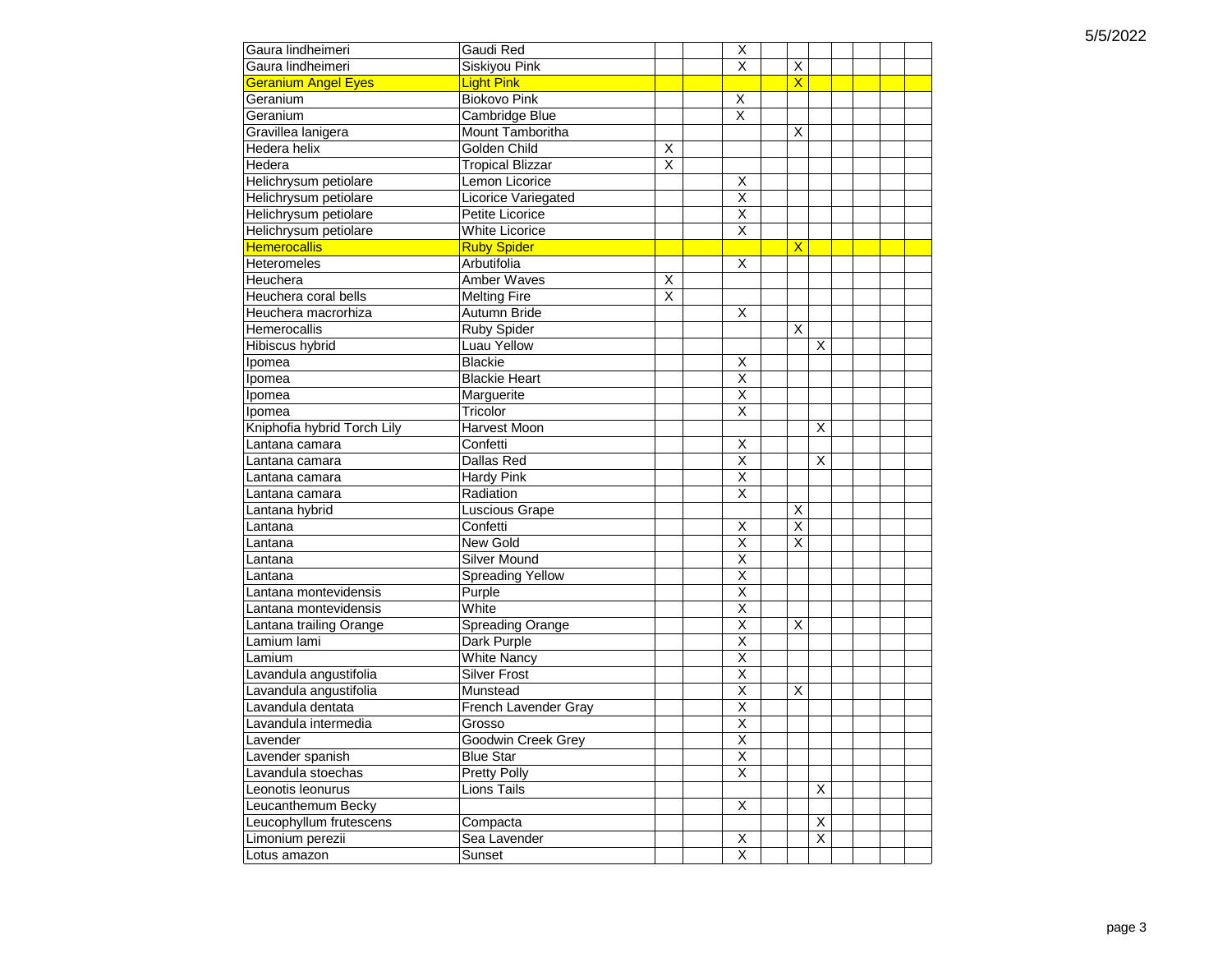| Lothus maculatus             | Gold Flash                    |   | X                       |                         |                         |                         |  |
|------------------------------|-------------------------------|---|-------------------------|-------------------------|-------------------------|-------------------------|--|
| Lysimachia goldilocks        | Creepign Jenny                | X |                         |                         |                         |                         |  |
| Melaleuca nesophila          | <b>Pink Melaleuca</b>         |   |                         | X                       |                         |                         |  |
| Myoporum parvifolium         | Pink                          |   |                         | X                       |                         |                         |  |
| Myoporum parvifolium         | Putah Creek                   |   | X                       |                         |                         |                         |  |
| Myoporum parvifolium         | White                         |   |                         | X                       |                         |                         |  |
| Myrsine africa               | African Boxwood               |   | х                       |                         |                         |                         |  |
| Nandina domestica            | Firepower                     |   | $\overline{\mathsf{x}}$ |                         |                         |                         |  |
| Nepeta 'Walkers Low'         | <b>Cat Mint</b>               |   | $\overline{\mathsf{x}}$ |                         |                         |                         |  |
| Nierembergia gracilis        | <b>Starry Eyes</b>            |   | $\overline{\mathsf{x}}$ |                         |                         |                         |  |
| Olea europaea                | Little Ollie                  |   |                         | X                       |                         |                         |  |
| Onothera                     | Siskyuo                       |   | X                       |                         |                         |                         |  |
| Onothera Mexican             | <b>Evening Primrose</b>       |   | $\overline{\mathsf{x}}$ |                         |                         |                         |  |
| Osteospermum                 | Caramel                       |   | $\overline{\mathsf{x}}$ |                         |                         |                         |  |
| Osteospermum ostica          | <b>Blue Eye</b>               |   | $\overline{\mathsf{x}}$ |                         |                         |                         |  |
| Osteospermum ostica          | Purple                        |   | $\overline{\mathsf{x}}$ |                         |                         |                         |  |
| Pandorea                     | Jasminoides Variegata Pink    |   |                         | X                       |                         |                         |  |
| Parkinsonia aculeata         | <b>Mexican Palo Verde</b>     |   |                         |                         | $\overline{\mathsf{X}}$ |                         |  |
| Parkinsonia cercidium hybrid | Desert Museum Palo Verde Tree |   |                         |                         |                         | X                       |  |
| Penstemon                    | Apple Blossom                 |   | X                       |                         |                         |                         |  |
| Penstemon                    | <b>Cathedral Pink</b>         |   | $\overline{\mathsf{x}}$ |                         |                         |                         |  |
| Penstemon                    | Garnet                        |   | X                       |                         |                         |                         |  |
| Penstemon                    | Lavender Ruffle               |   | $\overline{\mathsf{x}}$ |                         |                         |                         |  |
| Penstemon                    | Margarita Bop                 |   | $\overline{\mathsf{x}}$ |                         |                         |                         |  |
| Penstemon                    | Polaris Purple                |   | $\overline{\mathsf{x}}$ |                         |                         |                         |  |
| Perovskia atriplicifolia     |                               |   | $\overline{\mathsf{x}}$ |                         |                         |                         |  |
| Philodendron                 | Russian Sage<br>Xanadu        |   |                         |                         | X                       |                         |  |
|                              |                               |   |                         |                         |                         |                         |  |
| Plumbago                     | <b>Imperial Blue</b>          |   |                         | Χ                       |                         |                         |  |
| Plumbago                     | Imperial White                |   |                         | X                       |                         |                         |  |
| <b>Pistacia Red Push</b>     | <b>Red Push Pistache</b>      |   |                         |                         |                         | $\overline{\mathsf{x}}$ |  |
| Pittosporum tobira           | <b>Mock Orange</b>            |   |                         |                         | $\overline{\mathsf{x}}$ |                         |  |
| Pittosporum tobira           | Variegata                     |   |                         | $\mathsf{X}$            |                         |                         |  |
| Pittosporum tobira           | <b>Weeler's Dwarf</b>         |   |                         | $\overline{\mathsf{X}}$ |                         |                         |  |
| Polygala myrtifolia          | Grandiflora                   |   | Χ                       |                         |                         |                         |  |
| Polygala petite              | <b>Butterfly</b>              |   | X                       |                         |                         |                         |  |
| Rhaphiolepis                 | Clara                         |   |                         |                         | $\mathsf{x}$            |                         |  |
| Rhaphiolepis                 | <b>Majestic Beauty</b>        |   |                         |                         | $\overline{\mathsf{X}}$ |                         |  |
| Rhaphiolepis indica          | Pink Lady                     |   | X                       |                         |                         |                         |  |
| Rhaphiolepis indica          | Pinkie                        |   | $\overline{\mathsf{x}}$ |                         |                         |                         |  |
| Rhus integrifolia            | Lemonade Berry                |   | Χ                       |                         |                         |                         |  |
| Rosa banksiae                | Alba Plena                    |   | $\overline{\mathsf{x}}$ |                         |                         |                         |  |
| Rosa                         | Sea Foan                      |   | $\overline{\mathsf{x}}$ |                         |                         |                         |  |
| Rosemary                     | Hanging Version               |   | $\overline{\mathsf{X}}$ |                         |                         |                         |  |
| Rosemary                     | Hills Hardy                   |   | Χ                       |                         |                         |                         |  |
| Rosemary                     | <b>Huntington Carpet</b>      |   |                         | X                       |                         |                         |  |
| <b>Rosemary</b>              | Tuscan Blue                   |   | $\mathsf{X}$            | $\mathsf{X}$            |                         |                         |  |
| Rosemary                     | Prostrata                     |   | $\overline{\mathsf{x}}$ |                         |                         |                         |  |
| Rudbeckia                    | Denver Daisy                  |   | $\overline{X}$          |                         |                         |                         |  |
| Rudbeckia                    | Goldsturm                     |   | Χ                       |                         |                         |                         |  |
| Rudbeckia                    | Indian Summer                 |   | $\overline{\mathsf{X}}$ |                         |                         |                         |  |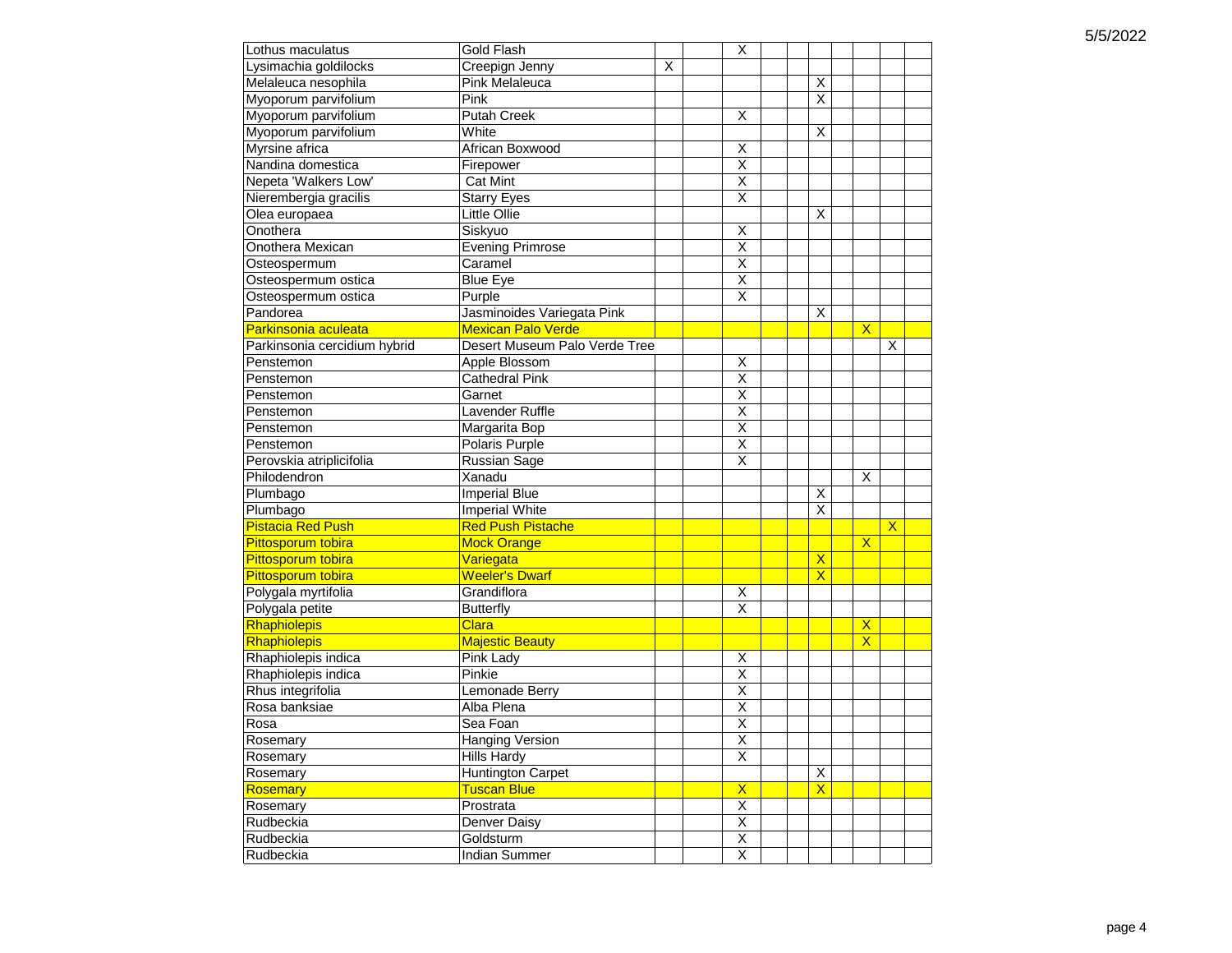| Ruellia                     | <b>Blue Shades</b>              | X                       |        |  |  |
|-----------------------------|---------------------------------|-------------------------|--------|--|--|
| Ruellia                     | <b>Katie Blue</b>               | $\overline{\mathsf{X}}$ |        |  |  |
| Ruellia                     | Katie Pink                      | Χ                       |        |  |  |
| Ruellia                     | Katie White                     | $\overline{\mathsf{x}}$ |        |  |  |
| Ruellia Red Elegans         | Ragin Cajun                     | $\overline{\mathsf{x}}$ |        |  |  |
| Russelia                    | Equisetiformis                  | $\overline{\mathsf{x}}$ | X      |  |  |
| Salvia                      | <b>Bee's Bliss</b>              | $\overline{\mathsf{x}}$ |        |  |  |
| Salvia                      | Indigo Spires                   | $\overline{\mathsf{x}}$ |        |  |  |
| Salvia                      | Silkes Dream                    |                         | X      |  |  |
| Salvia                      | Chamaedrys                      |                         | X      |  |  |
| Salvia                      | Mesa Azure                      | X                       |        |  |  |
| Salvia                      | Pozo Blue                       | $\overline{\mathsf{x}}$ |        |  |  |
| Salvia clevelandii          | Allen Chickering                | $\overline{\mathsf{x}}$ | X      |  |  |
| Salvia clevelandii          | Aromas                          | $\overline{\mathsf{x}}$ |        |  |  |
| Salvia greggi               | Furman's Red                    | $\overline{\mathsf{x}}$ |        |  |  |
| Salvia greggi               | Hot Lips                        | $\overline{\mathsf{x}}$ |        |  |  |
| Salvia greggi               | Lipstick                        | $\overline{\mathsf{x}}$ |        |  |  |
| Salvia greggi               | Mirage Cherry Red               |                         | X      |  |  |
| Salvia greggi               | Nuevo Leon                      | Χ                       |        |  |  |
| Salvia greggi               | Pink                            | $\overline{\mathsf{x}}$ |        |  |  |
| Salvia greggi               | Purple                          | $\overline{\mathsf{x}}$ |        |  |  |
| Salvia greggi               | Raspberry                       | $\overline{\mathsf{x}}$ |        |  |  |
| Salvia greggi               | Red                             | $\overline{\mathsf{x}}$ |        |  |  |
| Salvia leucantha            | Bicolor                         |                         | X      |  |  |
| Salvia Leucantha            | Santa Barbara                   | $\overline{\mathsf{x}}$ |        |  |  |
| Salvia leucophylla          | Point Sal Purple Sage           | $\overline{\mathsf{x}}$ | X      |  |  |
| Salvia nemorosa             | Caradonna Pink                  | $\overline{\mathsf{x}}$ |        |  |  |
| Salvia nemorosa             | May Night                       | $\overline{\mathsf{x}}$ |        |  |  |
| Santolina                   | <b>Green Virens</b>             | $\overline{\mathsf{x}}$ |        |  |  |
| Santolina chamaecyparissus  | Lavender Cotton Grey            | $\overline{\mathsf{x}}$ |        |  |  |
| Scabiosa                    | Pink                            | $\overline{\mathsf{x}}$ |        |  |  |
| Scaevola Surdiva            | <b>Classic Blue</b>             | $\overline{\mathsf{x}}$ |        |  |  |
| Scutellaria                 | Dark Violet                     | $\overline{\mathsf{x}}$ |        |  |  |
|                             | Von Stein                       | $\overline{\mathsf{x}}$ |        |  |  |
| Stachys helene              | <b>Scarlet Betony</b>           | $\overline{\mathsf{x}}$ |        |  |  |
| Stachys coccinea            |                                 | $\overline{\mathsf{x}}$ |        |  |  |
| Tagetes lemmonii            | Mexican Marigold                | $\overline{\mathsf{x}}$ | X<br>X |  |  |
| Tagetes lemmonii            | Copper Canyon                   | $\overline{\mathsf{x}}$ |        |  |  |
| Tecoma stans                | <b>Esperanza Compact Orange</b> |                         |        |  |  |
| Tecoma stans                | <b>Gold Star Yellow</b>         | $\overline{\mathsf{x}}$ |        |  |  |
| Tecoma stans                | Jubilee                         | $\overline{\mathsf{x}}$ | X      |  |  |
| Tecoma stans                | Mayan Gold                      | $\overline{\mathsf{x}}$ |        |  |  |
| Tecoma stans                | Yellow                          | $\overline{\mathsf{x}}$ |        |  |  |
| Teucrium chamaedrys         | Germander                       | $\overline{\mathsf{x}}$ |        |  |  |
| Teucrium chamaedrys         | Prostratum                      | $\overline{\mathsf{X}}$ |        |  |  |
| Thyme praecox               | <b>Creeping Red</b>             | $\overline{X}$          |        |  |  |
| Trachelospermum Jasminoides | <b>Star Jasmine</b>             | $\overline{\mathsf{x}}$ |        |  |  |
| Tulbaghia violacea          | Society Garlic Green            | $\overline{\mathsf{x}}$ |        |  |  |
| Tulbaghia violacea          | Variegata                       | $\overline{\mathsf{x}}$ |        |  |  |
| Verbena                     | <b>Blue Princess</b>            | X                       |        |  |  |
| Verbena                     | <b>Homestead Purple</b>         | $\overline{\mathsf{x}}$ |        |  |  |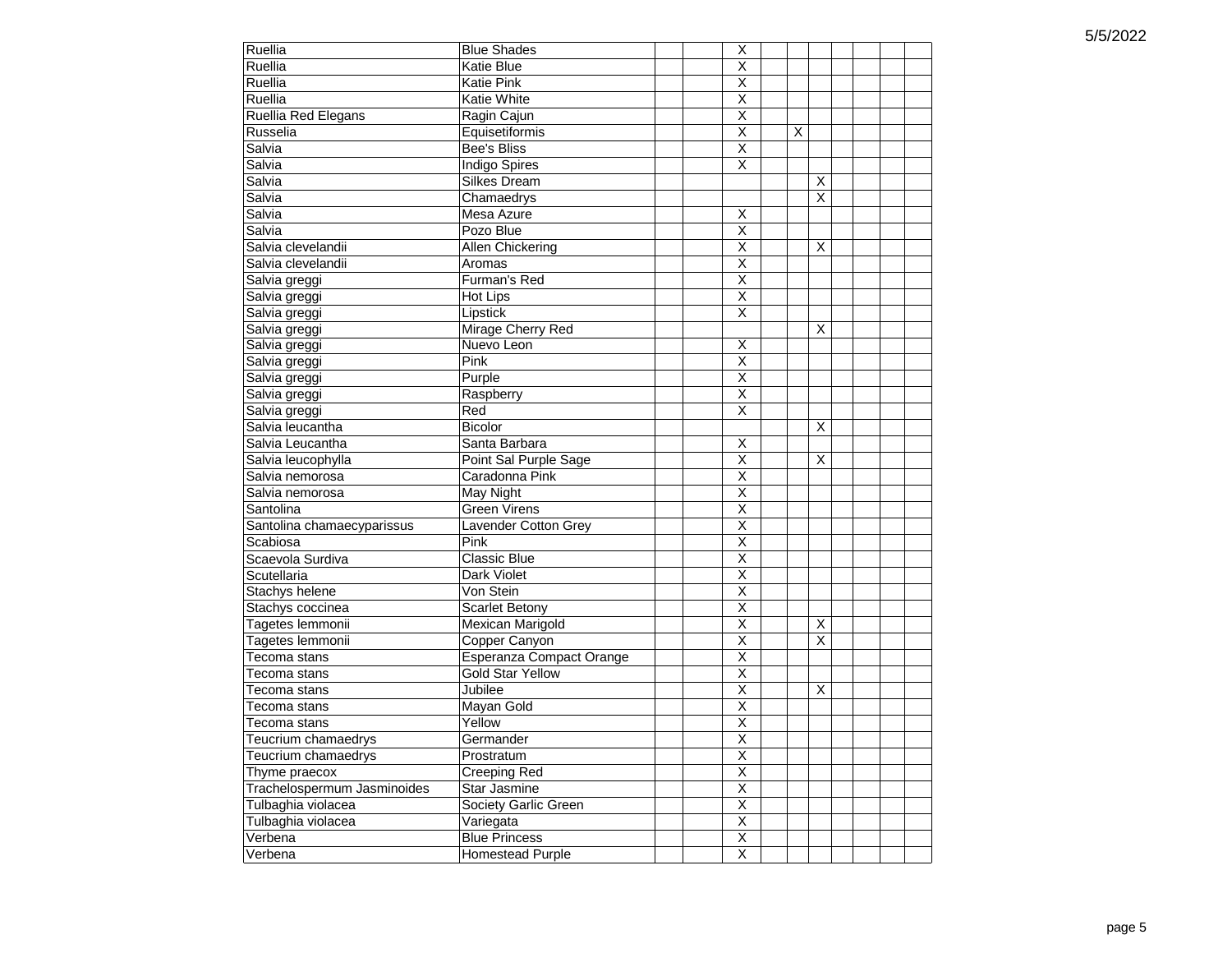| Verbena              | De La Mina            |   | X |  |                         |   |  |
|----------------------|-----------------------|---|---|--|-------------------------|---|--|
| Verbena              | Georgia's Red         |   | Χ |  |                         |   |  |
| Verbena bonariensis  | Lollipop              |   | X |  |                         |   |  |
| Vica major           | Variegated            | X |   |  |                         |   |  |
| Vica minor           | <b>Blue</b>           | X |   |  |                         |   |  |
| <b>Viburnun</b>      | <b>Handsome Devil</b> |   |   |  | $\overline{\mathsf{x}}$ |   |  |
| Vitex trifolia       | Purpurea              |   | X |  |                         |   |  |
| Westringia           | Wynyabbie Highligh    |   | X |  |                         |   |  |
| Westringia           | <b>Blue Gem</b>       |   | Χ |  | X                       |   |  |
| Westringia fruticosa | Morning Light         |   | X |  | X                       | X |  |
| Westringia fruticosa | Mundi                 |   | Χ |  |                         | X |  |
| Westringia fruticosa | Smokey                |   |   |  | X                       | X |  |
| Westringia fruticosa | White                 |   |   |  | X                       | X |  |
| Westringia fruticosa | Wynyabbie Gem         |   |   |  | X                       |   |  |
| Zaphyranthes candida | Faire Lily white      |   | X |  |                         |   |  |

## **Grasses**

| <b>Botanical Names</b>        | <b>Common Names</b>            | 4"                      | 6" | 1g                      | 2g 3g 5g 7g15g |                |                         |   |  |  |
|-------------------------------|--------------------------------|-------------------------|----|-------------------------|----------------|----------------|-------------------------|---|--|--|
| Calamagrostis acutifloria     | Karl Foerster                  |                         |    |                         |                |                | X                       |   |  |  |
| Carex comans (albula)         | <b>Frosted Curls</b>           |                         |    | X                       |                |                |                         |   |  |  |
| Carex divulsa (tumulicola)    | <b>Berkley Sedge</b>           | X                       |    | $\overline{\mathsf{x}}$ |                |                |                         |   |  |  |
| Carex praegracilis            | Western Meadow Sedge           | X                       |    | $\overline{\mathsf{x}}$ |                |                |                         |   |  |  |
| Cortaderia selloana           | Gold Band                      |                         |    |                         |                |                | $\times$                |   |  |  |
| Cyperus involucratus          | <b>Baby Tut</b>                |                         |    |                         |                |                | X                       |   |  |  |
| Chondropetalum tectorum       | El Campo                       |                         |    | X                       |                |                | X                       |   |  |  |
| Dianella revoluta             | Little Rev                     |                         |    | $\overline{\mathsf{x}}$ |                |                | $\overline{\mathsf{x}}$ |   |  |  |
| Dianella tasmanica            | Tas Red                        |                         |    |                         |                |                | $\overline{\mathsf{x}}$ |   |  |  |
| Dianella tasmanica variegata  | Variegated Flax Lily           |                         |    | X                       |                |                | X                       |   |  |  |
| Festuca californica           | California Fescue              |                         |    | $\overline{\mathsf{x}}$ |                |                |                         |   |  |  |
| Festuca mairei atlas Fescue   | Maire's Fescue or Atlas Fescue |                         |    | $\overline{\mathsf{x}}$ |                |                |                         |   |  |  |
| Imperata cylindrica           | Red Baron Japanese Blood Grass |                         |    | $\overline{\mathsf{x}}$ |                |                |                         |   |  |  |
| Juncus effusus                | <b>Quartz Creek</b>            |                         |    | $\overline{\mathsf{x}}$ |                |                |                         |   |  |  |
| Juncus inflexus               | <b>Blue Arrows</b>             |                         |    | $\overline{\mathsf{x}}$ |                |                |                         |   |  |  |
| Juncus patens                 | <b>Elk Blue</b>                |                         |    | X                       |                |                |                         |   |  |  |
| Liriope gigantea              | <b>Giant Lily Turf</b>         | X                       |    | $\overline{\mathsf{x}}$ |                |                |                         |   |  |  |
| Liriope muscari               | Big Blue Lily Turf             | $\overline{\mathsf{x}}$ |    | $\overline{\mathsf{x}}$ |                |                |                         |   |  |  |
| Liriope spicata               | <b>Creeping Liriope</b>        | X                       |    | $\overline{\mathsf{x}}$ |                |                |                         |   |  |  |
| Lomandra longifolia           | The Breeze                     |                         |    | $\overline{\mathsf{x}}$ |                | X              |                         |   |  |  |
| Lomandra longifolia           | Katrinus Deluxe                |                         |    |                         |                | $\overline{x}$ |                         |   |  |  |
| Lomandra longifolia           | Nyalla                         |                         |    |                         |                |                |                         | X |  |  |
| Miscanthus transmorrisonensis | Centennial                     |                         |    |                         |                |                | $\overline{\mathsf{x}}$ |   |  |  |
| Muhlenbergia capillaris       | <b>Pink Mhuly Grass</b>        |                         |    | $\overline{\mathsf{x}}$ |                |                | $\overline{\mathsf{x}}$ |   |  |  |
| Muhlenbergia dubia            | <b>Pine Muhly Grass</b>        |                         |    | $\overline{\mathsf{x}}$ |                |                | X                       |   |  |  |
| Muhlenbergia dumosa           | <b>Bamboo Muhly Grass</b>      |                         |    | $\overline{\mathsf{x}}$ |                |                | $\overline{\mathsf{X}}$ |   |  |  |
| Muhlenbergia emerslyi         | El Toro                        |                         |    |                         |                |                | $\overline{\mathsf{x}}$ |   |  |  |
| Muhlenbergia lindheimeri      | Autumn Glow Muhly Grass        | X                       |    | X                       |                |                | $\overline{x}$          |   |  |  |
| Muhlenbergia reverchonii      | Seep Muhly                     |                         |    |                         |                |                | $\overline{\mathsf{x}}$ |   |  |  |
| Muhlenbergia rigens           | Deer Grass                     |                         |    | X                       |                |                |                         |   |  |  |
| Muhlenbergia                  | Pink Flamingo                  |                         |    |                         |                |                | X                       |   |  |  |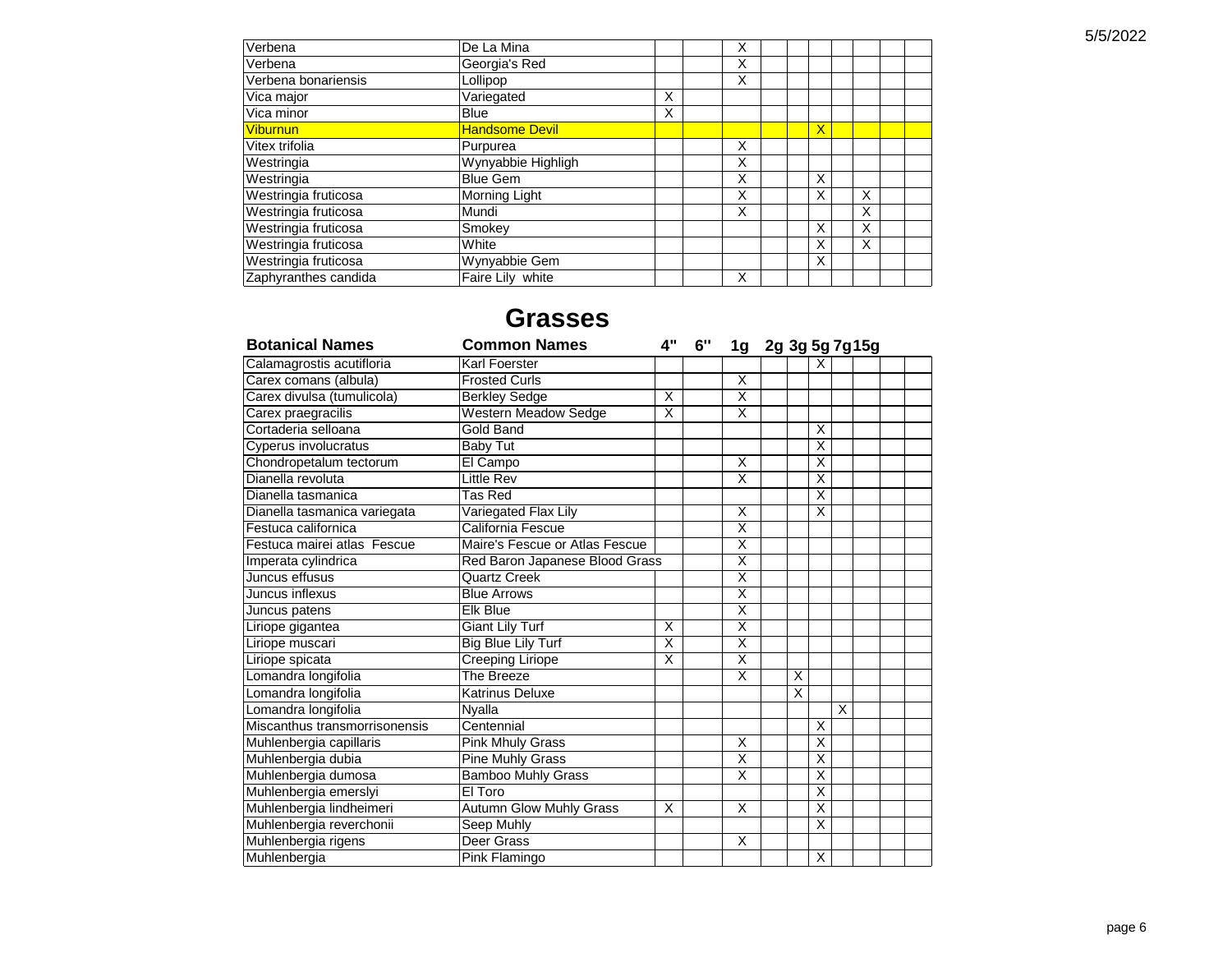| Ophiopogon japonicus     | Dwarf Mondo Grass            | х | х |   |  |  |
|--------------------------|------------------------------|---|---|---|--|--|
| Ophiopogon japonicus     | Mondo Grass                  | X | X |   |  |  |
| Pennisetum advena        | Red Riding Hood Dwarf Purple |   | Χ |   |  |  |
| Pennisetum advena        | Rubrum Purple Fountain Grass |   | Χ | X |  |  |
| Pennisetum Fairy Tales   | Evergreen fountain Grass     |   | Χ | X |  |  |
| Pennisetum Macrourum     | White Lancer                 |   |   | X |  |  |
| Pennisetum spathiolatum  | <b>Slender Veldt Grass</b>   | х | Χ | X |  |  |
| Poa Cita                 | <b>Silver Tussock Grass</b>  |   |   |   |  |  |
| Sesleria greenlee hybrid | Greenlee Moor Grass          |   | X |   |  |  |
| Spartina bakeri          | Sand Cord Grass              |   |   | X |  |  |
| Stipa tenuissima         | <b>Mexican Feather Grass</b> |   | Χ |   |  |  |
| Vetiveria zizanioides    | Vetiver Grass                |   | Χ |   |  |  |
|                          |                              |   |   |   |  |  |

# **Succulents & Drought Tolerant Plants**

| <b>Botanical Names</b> | <b>Common Names</b>       | 4"                      | 6" | 1g                      |                         |                         |                         | 2g 3g 5g 7g 15g 24" 25" |  |
|------------------------|---------------------------|-------------------------|----|-------------------------|-------------------------|-------------------------|-------------------------|-------------------------|--|
| Aeonium arboreum       | Atropurpureum             |                         |    | X                       |                         | X                       |                         |                         |  |
| Aeonium arboreum       | <b>Tree Aeonium</b>       |                         |    | X                       |                         | X                       |                         |                         |  |
| Aeonium arborescens    | Tiptop                    |                         |    | $\overline{\mathsf{x}}$ |                         |                         |                         |                         |  |
| Aeonium                | Cyclops                   |                         |    | $\overline{\mathsf{x}}$ |                         | X                       |                         |                         |  |
| Aeonium hybrid         | <b>Jolly Green</b>        |                         |    | $\overline{\mathsf{x}}$ |                         |                         |                         |                         |  |
| Aeonium hybrid         | Kiwi                      |                         |    | $\overline{\mathsf{x}}$ | X                       |                         |                         |                         |  |
| Aeonium hybrid         | Zwartkop                  | X                       |    | $\overline{\mathsf{x}}$ |                         | X                       |                         |                         |  |
| Aeonium urbicum        | Salad Bowl / Dinner Plate |                         |    | $\overline{\mathsf{x}}$ | X                       |                         |                         |                         |  |
| Aeonium urbicum        | <b>Side Salad</b>         |                         |    | $\overline{\mathsf{x}}$ | $\overline{\mathsf{x}}$ |                         |                         |                         |  |
| Aeonium urbicum        | Sunburst                  |                         |    |                         | $\times$                |                         |                         |                         |  |
| Agave angustifolia     | Marginata or Variegata    |                         |    |                         |                         | X                       |                         |                         |  |
| Agave americana        | <b>Blue Century Plant</b> |                         |    |                         |                         |                         |                         | X                       |  |
| Agave americana        | Century Plant Green       |                         |    |                         |                         | X                       |                         |                         |  |
| Agave americana        | Century Plant Green       |                         |    |                         |                         |                         |                         | X                       |  |
| Agave americana        | Marginata or Variegata    |                         |    |                         |                         | X                       |                         |                         |  |
| Agave americana        | Medio Picta Alba          |                         |    |                         |                         |                         |                         | X                       |  |
| Agave attenuata        | <b>Foxtail Agave</b>      |                         |    |                         |                         | $\overline{\mathsf{x}}$ |                         |                         |  |
| Agave attenuata        | <b>Foxtail Agave</b>      |                         |    |                         |                         |                         |                         | X                       |  |
| Agave attenuata        | Ray of Light              |                         |    |                         |                         | X                       |                         |                         |  |
| Agave attenuata        | Ray of Light              |                         |    |                         |                         |                         | X                       | X                       |  |
| Agave hybrid           | <b>Blue Flame</b>         |                         |    |                         |                         | X                       | $\overline{\mathsf{x}}$ |                         |  |
| Agave hybrid           | <b>Blue Glow</b>          |                         |    |                         |                         | $\overline{\mathsf{X}}$ |                         |                         |  |
| Agave hybrid           | <b>Blue Glow</b>          |                         |    |                         |                         |                         |                         | X                       |  |
| Agave hybrid           | <b>Blue Glow</b>          |                         |    |                         |                         |                         | X                       |                         |  |
| Agave hybrid           | <b>Shark Skin</b>         |                         |    |                         |                         |                         | $\overline{\mathsf{x}}$ |                         |  |
| Agave lophantha        | Quadricolor               |                         |    |                         |                         | X                       |                         |                         |  |
| Agave tequilana        | Raider's Choice           |                         |    |                         |                         | $\overline{\mathsf{x}}$ |                         |                         |  |
| Aloe rudikoppe         | Little Gem                |                         |    | X                       |                         | $\overline{\mathsf{x}}$ |                         |                         |  |
| Agave vilmoriana       | <b>Tentacles</b>          |                         |    |                         |                         | $\overline{\mathsf{x}}$ |                         |                         |  |
| Agave vilmoriana       | Tentacles                 |                         |    |                         |                         |                         |                         | X                       |  |
| Aloe                   | Delta Lights              |                         |    | X                       |                         |                         |                         |                         |  |
| Aloe arborescens       | <b>Torch Aloe</b>         |                         |    | $\overline{\mathsf{x}}$ |                         | X                       |                         |                         |  |
| Aloe blue elf          | <b>Blue Elf Aloe</b>      |                         |    | $\overline{\mathsf{x}}$ |                         | X                       |                         |                         |  |
| Aloe brevifolia        | Short-Leaved Aloe         | $\overline{\mathsf{x}}$ |    | $\overline{\mathsf{x}}$ | X                       |                         |                         |                         |  |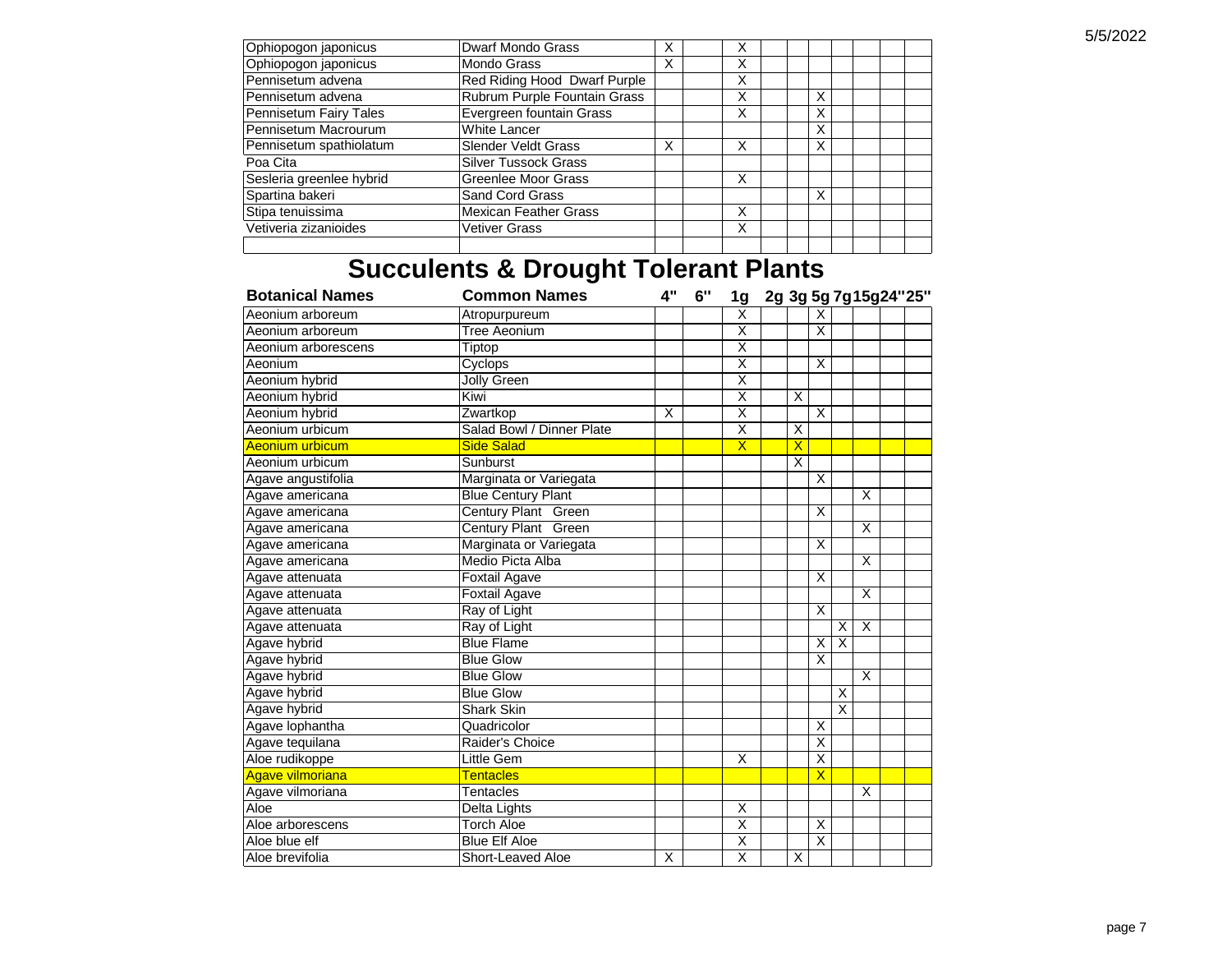| Aloe dawei                 | Jacob's Ladder              |                         |                         |                         |                         | X |  |
|----------------------------|-----------------------------|-------------------------|-------------------------|-------------------------|-------------------------|---|--|
| Aloe dorotheae             | Sunset                      |                         |                         |                         | X                       |   |  |
| Aloe hercules              | <b>Hercules Aloe</b>        |                         |                         |                         |                         | X |  |
| Aloe hybrid                | Grassy Lassie               | Χ                       | Χ                       | X                       |                         |   |  |
| Aloe hybrid                | Pink Blush                  | X                       | X                       |                         |                         |   |  |
| Aloe hybrid striata        | Coral Aloe                  |                         |                         |                         | X                       |   |  |
| Aloe juvenna               | <b>Tiger Tooth Aloe</b>     |                         | X                       | Χ                       |                         |   |  |
| Aloe rubroviolacea         | Arabian Aloe                |                         |                         | X                       |                         |   |  |
| Aloe vera barbadensis      | <b>Medicine Plant</b>       |                         |                         |                         | X                       |   |  |
| Aloe                       | Sinkatana                   |                         | X                       |                         | $\overline{\mathsf{x}}$ |   |  |
| <b>Bulbine frutescens</b>  | Orange                      |                         | X                       | $\overline{\mathsf{x}}$ |                         |   |  |
| <b>Bulbine frutescens</b>  | Yellow                      |                         | Χ                       |                         |                         |   |  |
| Calandrinia hybrid         | Shining Pink Rock Purslane  |                         | $\overline{\mathsf{x}}$ |                         | X                       |   |  |
| Cereus peruvian            | Peruvian Apple              |                         |                         |                         |                         | X |  |
| Cleistocactus              | Strausii                    |                         |                         |                         | X                       |   |  |
| Crassula                   | <b>Blue Bird</b>            |                         | X                       |                         |                         |   |  |
| Crassula arborescens       | <b>Silver Dollar</b>        |                         | X                       |                         |                         |   |  |
| Crassula falcata           | <b>Propeller Plant</b>      |                         | $\overline{\mathsf{x}}$ |                         |                         |   |  |
| Crassula hybrid            | Campfire                    |                         | $\overline{\mathsf{x}}$ |                         |                         |   |  |
| Crassula hybrid            | Springtime                  | X                       | $\overline{X}$          |                         |                         |   |  |
| Crassula multicava         | <b>Emerald Jade Carpet</b>  | X                       | $\overline{\mathsf{x}}$ |                         |                         |   |  |
| Crassula multicava         | Fairy Crassula              | $\overline{\mathsf{x}}$ | $\overline{\mathsf{X}}$ |                         |                         |   |  |
| Crassula muscosa           | <b>Princess Pine</b>        | $\overline{\mathsf{x}}$ | $\overline{\mathsf{x}}$ |                         |                         |   |  |
| Crassula muscosa           | <b>Watch Chain Plant</b>    | $\overline{\mathsf{x}}$ | $\overline{\mathsf{x}}$ |                         |                         |   |  |
| Crassula ovata             | Hobbit                      | X                       | $\overline{\mathsf{x}}$ |                         | X                       |   |  |
| Crassula ovata             | Hummel's Sunset             | $\overline{\mathsf{x}}$ |                         | X                       |                         |   |  |
| Crassula ovata             | Jitters or Wave Leaf        |                         | X                       |                         | X                       |   |  |
| Crassula ovata             | Variegated Jade Plant       | X                       | X                       |                         | X                       |   |  |
| Crassula ovata arborescens | <b>Baby Jade</b>            |                         | Χ                       |                         |                         |   |  |
| Crassula perforata         | <b>String of Buttons</b>    |                         | $\overline{\mathsf{x}}$ |                         |                         |   |  |
| Crassula pubescens ssp     | Radicans                    |                         | $\overline{\mathsf{x}}$ |                         |                         |   |  |
| Crassula radicans          | Small Red Carpet            |                         | $\overline{\mathsf{x}}$ |                         |                         |   |  |
| Crassula radicans          | Large Red Carpet            |                         | X                       |                         |                         |   |  |
| Crassula tetragona         | Miniature Pine Tree         |                         | Χ                       |                         |                         |   |  |
| Crassula                   | Spathulata                  |                         | $\overline{\mathsf{x}}$ |                         |                         |   |  |
| Dasylirion longissimum     | <b>Mexican Grass Tree</b>   |                         |                         |                         |                         | X |  |
| Delosperma                 | Orange                      |                         | X                       |                         |                         |   |  |
| Echeveria                  | <b>Blue Sky</b>             |                         | X                       |                         |                         |   |  |
| Echeveria agavoides        | Christmas                   |                         | $\overline{\mathsf{x}}$ | X                       |                         |   |  |
| Echeveria agavoides        | Lipstick                    |                         | $\overline{\mathsf{x}}$ | X                       |                         |   |  |
| Echeveria harmsii          | <b>Ruby Slippers</b>        | x                       | X                       |                         |                         |   |  |
| Echeveria hybrid           | Afterglow                   |                         |                         | х                       |                         |   |  |
| Echeveria hybrid           | <b>Blue Atoll</b>           | $\overline{\mathsf{x}}$ | $\overline{\mathsf{x}}$ | $\overline{\mathsf{x}}$ |                         |   |  |
| Echeveria hybrid           | Deranosa                    |                         | X                       | X                       |                         |   |  |
| Echeveria hybrid           | Violet Queen                |                         | $\overline{X}$          |                         |                         |   |  |
| Echeveria gibbiflora       | Sovereign Blue              |                         | $\overline{X}$          |                         |                         |   |  |
| Echeveria elegans          | <b>Mexican Snowball</b>     | $\overline{\mathsf{x}}$ | $\overline{\mathsf{X}}$ |                         |                         |   |  |
| Echeveria runyonii         | <b>Topsy Turvy</b>          |                         |                         | $\overline{\mathsf{X}}$ |                         |   |  |
| Echeveria subrigida        | Fire and Ice                |                         |                         | X                       |                         |   |  |
| Echinocactus grusonii      | <b>Golden Barrel Cactus</b> |                         |                         | $\overline{\mathsf{X}}$ |                         |   |  |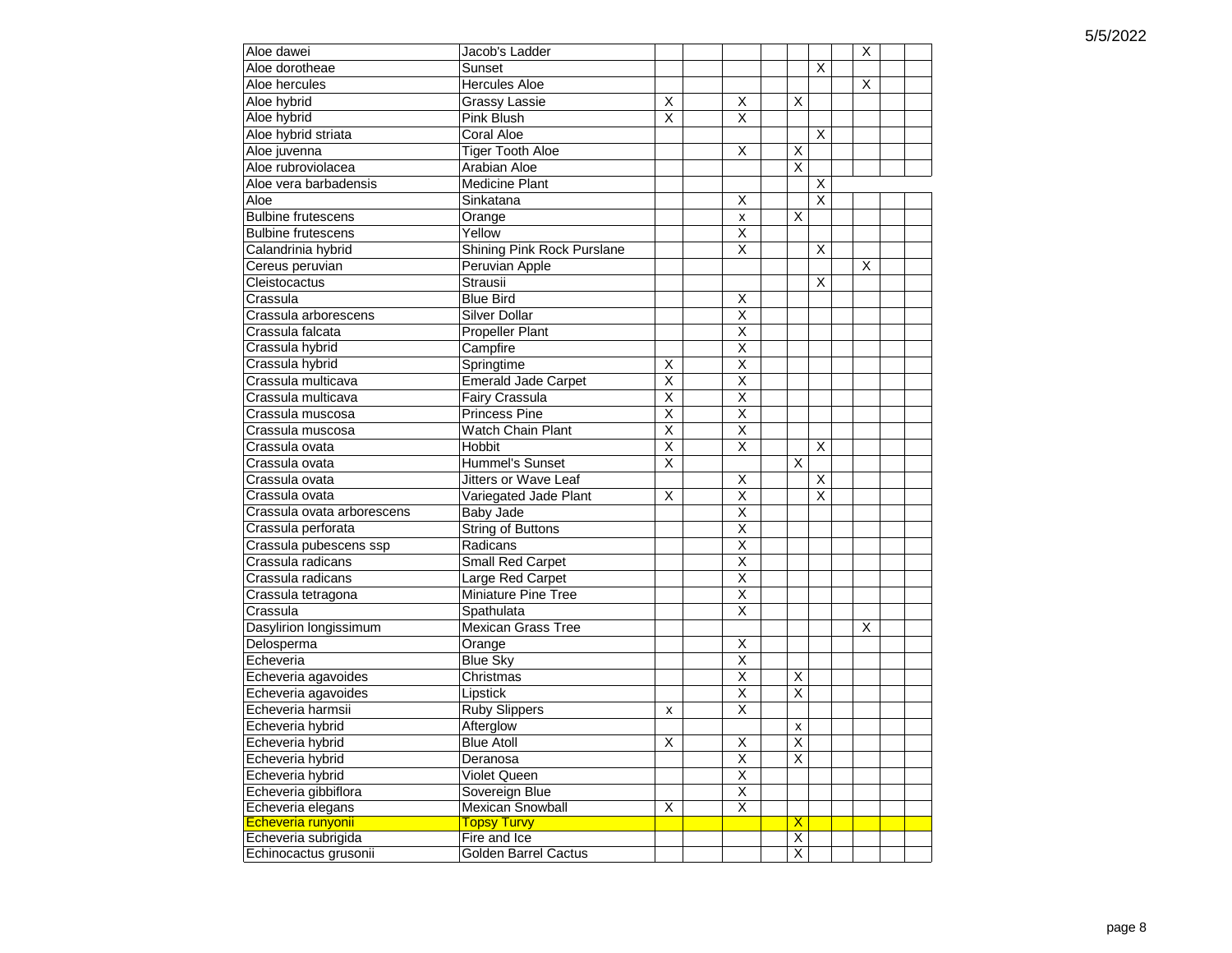| Euphorbia amak                           | Green                                             |                                  |                                           |   | Χ                       |   |   |
|------------------------------------------|---------------------------------------------------|----------------------------------|-------------------------------------------|---|-------------------------|---|---|
| Euphorbia ingens                         | Candelabra Tree                                   |                                  |                                           |   |                         | X |   |
| Euphorbia ingens                         | Candelabra Tree                                   |                                  |                                           |   | X                       |   |   |
| Euphorbia tirucali                       | Firesticks                                        | X                                | X                                         |   | X                       |   |   |
| Euphorbia mauritanica                    | Pencil Milkbush                                   |                                  | X                                         |   |                         |   |   |
| Euphorbia milii                          | Grandiflora                                       |                                  |                                           |   | X                       |   |   |
| Euphorbia trigona                        | Red                                               |                                  |                                           |   | $\overline{\mathsf{x}}$ |   |   |
| Euphorbia                                | Wulfenii                                          |                                  | X                                         |   |                         |   |   |
| Faucaria hybrid                          | Jaws                                              | X                                | X                                         |   |                         |   |   |
| Furcraea foetida                         | Variegata                                         |                                  |                                           |   | X                       |   |   |
| Furcraea foetida                         | Variegata                                         |                                  |                                           |   |                         | X |   |
| Furcraea foetida                         | Variegata                                         |                                  |                                           |   |                         |   | X |
| Gasteria                                 | Marmorata                                         |                                  | X                                         |   |                         |   |   |
| Gasteria sp.                             | Marble                                            |                                  | X                                         |   | X                       |   |   |
| Graptophyllum paraguayense               | <b>Ghost Plant</b>                                | X                                | $\overline{\mathsf{x}}$                   |   |                         |   |   |
| Graptoveria hybrid                       | <b>Fred Ives</b>                                  |                                  | $\overline{\mathsf{x}}$                   |   |                         |   |   |
| Haworthia fasciata                       | Zebra Plant                                       | X                                | $\overline{\mathsf{x}}$                   |   |                         |   |   |
| Hesperaloe parviflora                    | <b>Red Yucca</b>                                  |                                  | Χ                                         | X |                         |   |   |
| Kalanchoe                                | Mamorata                                          |                                  | $\overline{\mathsf{X}}$                   |   |                         |   |   |
| Kalanchoe beharensis                     | <b>Felt Plant</b>                                 |                                  | $\overline{\mathsf{x}}$                   |   |                         |   |   |
| Kalanchoe fedtschenkoi                   | Variegata                                         |                                  | $\overline{\mathsf{x}}$                   |   |                         |   |   |
| Kalanchoe luciae (thyrsiflora)           | Flap Jacks                                        | X                                | X                                         | X |                         |   |   |
| Kalanchoe pumila                         | <b>Silver Gray</b>                                | X                                |                                           |   |                         |   |   |
| Kalanchoe synsepala                      | Gremlin                                           |                                  | X                                         |   |                         |   |   |
| Lampranthus                              | Pink Vygie                                        |                                  |                                           | X |                         |   |   |
|                                          |                                                   |                                  |                                           |   |                         |   |   |
|                                          |                                                   |                                  |                                           |   |                         |   |   |
| Pachyphytum hookeri                      | Hooker's Pachyphtum                               |                                  | X                                         |   |                         |   |   |
| Portulacaria afra                        | <b>Red Stem Plant</b>                             | X                                | Χ                                         |   | $\mathsf{X}$            |   |   |
| Portulacaria afra                        | Variegated Red Stem Plant                         |                                  | X                                         | X |                         |   |   |
| Portulacaria afra minima                 | Prostrata Dwarf Elephant Food                     |                                  | X                                         | X |                         |   |   |
| Sedeveria hybrid                         | <b>Jet Beads</b>                                  |                                  | $\overline{\mathsf{x}}$                   |   |                         |   |   |
| Sedum album                              | Athoum                                            | X                                | Χ                                         |   |                         |   |   |
| Sedum confusum                           | Stonecrop                                         |                                  | $\overline{\mathsf{x}}$                   |   |                         |   |   |
| Sedum                                    | Clavatum                                          | X                                | $\overline{\mathsf{x}}$                   |   |                         |   |   |
| Sedum                                    | Autunm Fire                                       |                                  | $\overline{\mathsf{x}}$                   |   |                         |   |   |
| Sedum                                    | Autunm Joy                                        |                                  | $\overline{\mathsf{x}}$                   |   |                         |   |   |
| Sedum                                    | Neon                                              |                                  | $\overline{\mathsf{x}}$                   |   |                         |   |   |
| Sedum Makinoi                            | Ogon                                              | X                                |                                           |   |                         |   |   |
| Sedum morganianum                        | Donkey's Tail                                     |                                  | $\overline{X}$                            |   |                         |   |   |
| Sedum nussbaumerianum                    | Copper Tone                                       | Χ                                | Χ                                         |   |                         |   |   |
| Sedum rubrotinctum                       | Aurora                                            | Χ                                | $\overline{\mathsf{x}}$                   |   |                         |   |   |
| Sedum rubrotinctum                       | Jelly Beans                                       | $\overline{\mathsf{x}}$          | $\overline{\mathsf{x}}$                   |   |                         |   |   |
| Sedum ruprestre                          | Angelina                                          | $\overline{\mathsf{x}}$          | $\overline{\mathsf{x}}$                   |   |                         |   |   |
| Sedum ruprestre                          | <b>Blue Spruce</b>                                | $\overline{x}$                   | $\overline{\mathsf{x}}$                   |   |                         |   |   |
| Sedum spurium                            | John Creech                                       | $\overline{\mathsf{x}}$          |                                           |   |                         |   |   |
| Sedum spurium                            | Tricolor                                          | $\overline{x}$                   |                                           |   |                         |   |   |
| Sempervivum                              | Arachnoideum                                      | $\overline{X}$                   |                                           |   |                         |   |   |
| Sempervivum                              | <b>Red Nails</b>                                  |                                  | X                                         |   |                         |   |   |
| Senecio babertonicus                     | Lemon Bean Bush                                   | Χ                                | X                                         | X |                         |   |   |
| Senecio radicans<br>Senecio mandraliscae | <b>Fishhook Plant</b><br><b>Blue Chalk Sticks</b> | $\overline{X}$<br>$\overline{X}$ | $\overline{X}$<br>$\overline{\mathsf{X}}$ |   | $\mathsf{X}$            |   |   |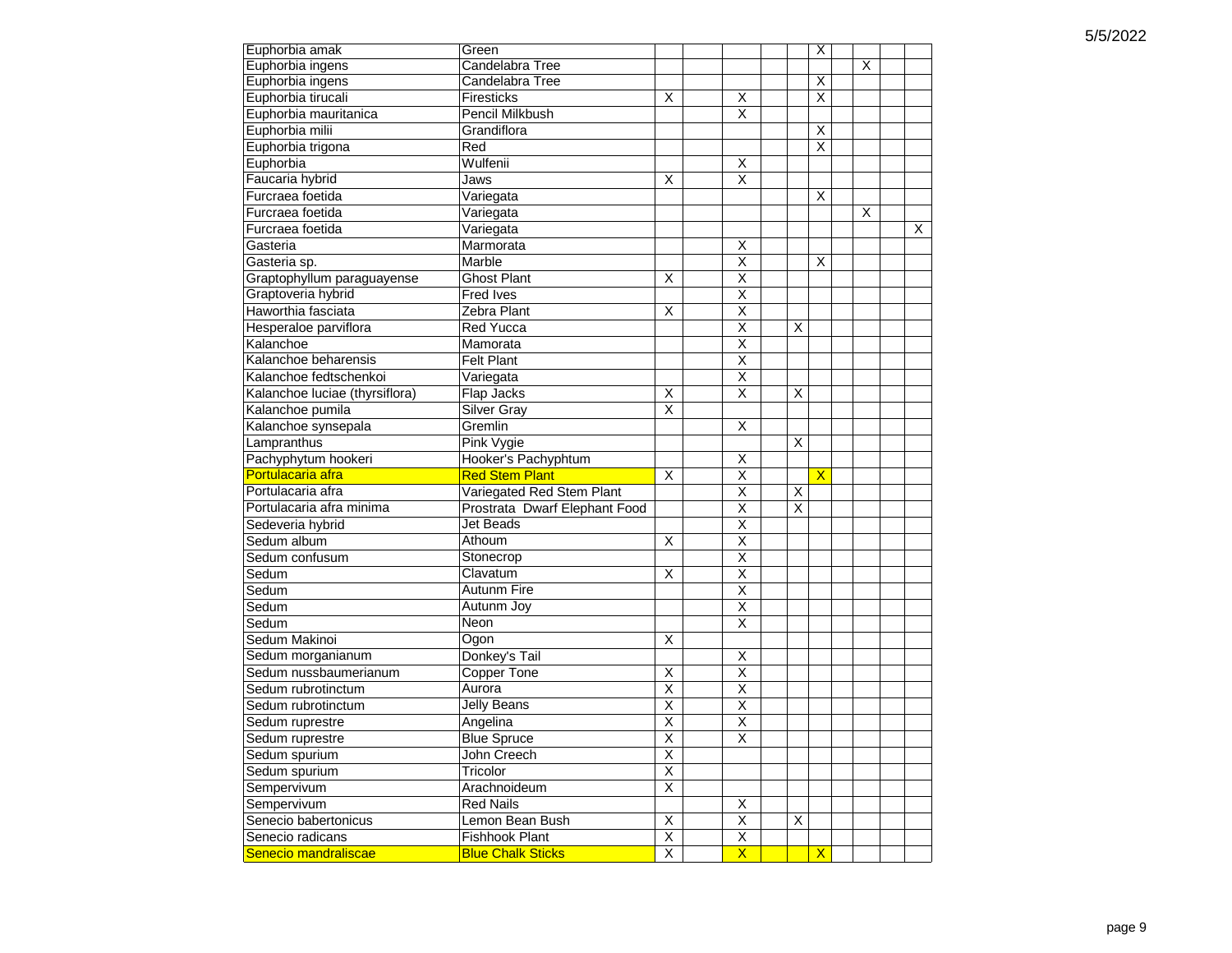| ⊺Senecio serpens Compact             | <b>Blue Chalk Sticks</b> |  | $\lambda$ |              |  |  |  |
|--------------------------------------|--------------------------|--|-----------|--------------|--|--|--|
| <b>Senecio vitalis (cylindricus)</b> | <b>Blue Pencil</b>       |  |           |              |  |  |  |
| Senecio iacobsenii I                 | <u> Frailing Jadel</u>   |  |           | $\mathbf{v}$ |  |  |  |
|                                      |                          |  |           |              |  |  |  |

| <b>Botanical Names</b>           | <b>Common Names</b>            |    | Size Qty |  |
|----------------------------------|--------------------------------|----|----------|--|
| Acorus gramineus (Variegated)    | Ogon Golden - Sweet Flag       |    | 50 1,000 |  |
| Carex comans (albula)            | <b>Frosted Curls</b>           | 50 | 2,000    |  |
| Carex divulsa (tumulicola)       | <b>Berkley Sedge</b>           | 50 | 1,500    |  |
| Carex pansa                      | California Meadow Sedge        | 50 | 1,500    |  |
| Festuca californica              | California Fescue              | 50 | 2,000    |  |
| Festuca mairei atlas Fescue      | Maire's Fescue or Atlas Fescue | 50 | 3,000    |  |
| Festuca glauca                   | <b>Blue Fescue</b>             | 50 | 1,000    |  |
| Juncus patens                    | Flk Blue                       | 50 | 500      |  |
| Liriope muscari                  | Big Blue Lily Turf             | 50 | 600      |  |
| Liriope muscari                  | <b>Silvery Sunproof</b>        | 50 | 2,000    |  |
| Liriope spicata                  | Creeping Liriope               | 50 | 500      |  |
| Sesleria autumnalis              | Autumn Moore Grass             | 50 | 200      |  |
| Stipa tenuissima                 | <b>Mexican Feather Grass</b>   | 50 | 2,000    |  |
| Vetiveria zizanioides            | <b>Vetiver Grass</b>           | 50 | 750      |  |
|                                  | <b>Succulent Liners</b>        |    |          |  |
| Crassula ovata                   | <b>Hummel's Sunset</b>         | 50 | 500      |  |
| Crassula hybrid                  | Springtime                     | 50 | 500      |  |
|                                  |                                |    |          |  |
| Crassula ovata arborescens       | Baby Jade                      | 50 | 250      |  |
| Crassula ovata                   | Gollum                         | 50 | 300      |  |
| Crassula ovata                   | Hobbit                         | 50 | 300      |  |
| Echeveria hybrid                 | <b>Blue Wren</b>               | 50 | 300      |  |
| Echeveria hybrid                 | <b>Violet Queen</b>            | 50 | 300      |  |
| Euphorbia tirucali rosea         | <b>Firesticks</b>              | 50 | 200      |  |
| Faucaria tigrina (Large)         | <b>Tiger Jaws</b>              | 50 | 500      |  |
| Kalanchoe pumila                 | <b>Silver Gray</b>             | 50 | 1.000    |  |
| Portulacaria afra minima (Dwarf) | Prostrata                      | 50 | 50       |  |
| Sempervivum                      | <b>Red Nails</b>               | 50 | 150      |  |
| Sedum dendroideum                | <b>Tree Stonecrop</b>          | 50 | 600      |  |
| Sedum morganianum                | Donkey's Tail                  | 50 | 100      |  |

#### [w](http://www.greenmeadowgrowers.com/)ww.greenmeadowgrowers.com

We welcome contract growing for all your needs from Office 760-751-0793 Fax 760-749-3572 Address 31957 Aquaduct Road, Bonsall, CA 92003